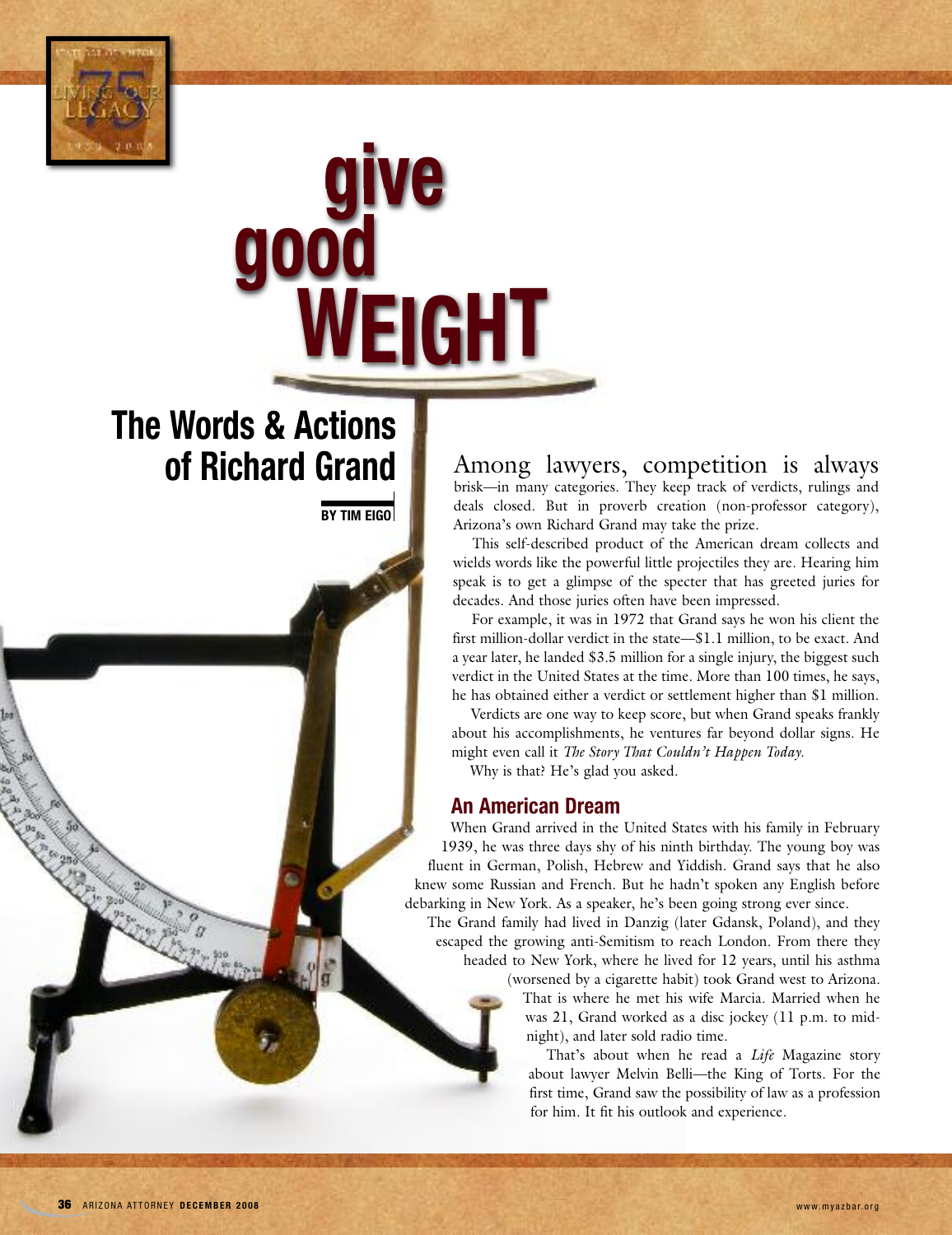*"I have really lived the American dream. I came here with nothing and didn't speak any English. I'm a true American success."*

"In Yiddish," says Grand, "*emes* means to tell the truth. I have that one purpose in my work. The same opportunity I had, you can have. You can really do good for people."

In 2008, Grand celebrated the 50-year anniversary of his graduation from the University of Arizona Law School. And he has never ceased to be awed by his progress and the opportunities available to him. More and more, he feels the need to pass his experience on to others.

"I have really lived the American dream. I came here with nothing, didn't speak any English, and came to the state because I had asthma. I'm a true American success."

That success, says Grand, has largely come about by toiling as a "freelancer." Not a bad way to describe a man who, like Belli, is among our torts royalty.

#### **Freelance Lawyer**

Grand's success may put him in an internationally renowned tier of lawyers. And he notes with some evident pride that his solitary plaintiffs' practice has set him well outside the back-slapping, networking center of legal life. He appears alternately disdainful of and bewildered by the mainstream of the legal profession: Glitzy *lawyer-ati* he is not. Despite that, like all lawyers, he enjoys a good "legal" war story. Get him chatting, and here are some he relishes.

A few come from his earliest work in criminal law. Although those cases gave him great courtroom experience, he—and some of his former clients—might agree it was good for him to move to the civil side.

"Sworn in on Saturday, tried my first case on Tuesday" is how Grand tersely describes his debut.

"I lost 14 out of 15 jury trials in three and a half months," Grand admits readily. "I learned about trials, and I learned not to have any fear."

Those may not be bad odds for a criminal defense lawyer—but Grand was a prosecutor. ("Maybe he had bad cases," offers a colleague charitably. "Maybe he was too new.")



Whatever the situation, one of his first courtroom interactions should give any new lawyer pause.

"The judge asked me, 'Do you want to *voir dire* the panel?'"

"I turned to the two lawyers behind me—one of whom ended up Chief of the Appellate Court in Tucson—and I said, 'What's *voir dire*, and what's the panel?"

One of those fellows behind him—the future Chief—was Larry Howard.

"I told Richard, 'Stand up and say you pass.'"

Grand did. And he later lost. Howard still chuckles at the memory.

"He lost the case and blames it on us for not telling him to poll the jury!"

Richard Grand admits to being eager to get into the courtroom. He recalls that Raul Castro was running for judge, and Grand's boss, the county attorney, was going to politick for him. "So he said, 'Here's the file; go try the lawsuit.'"

Ever since he caught that bug, Grand would walk through the office daily, asking, "Anyone want me to try a lawsuit?"

One of his most notorious successes came in criminal law, but on the defense side.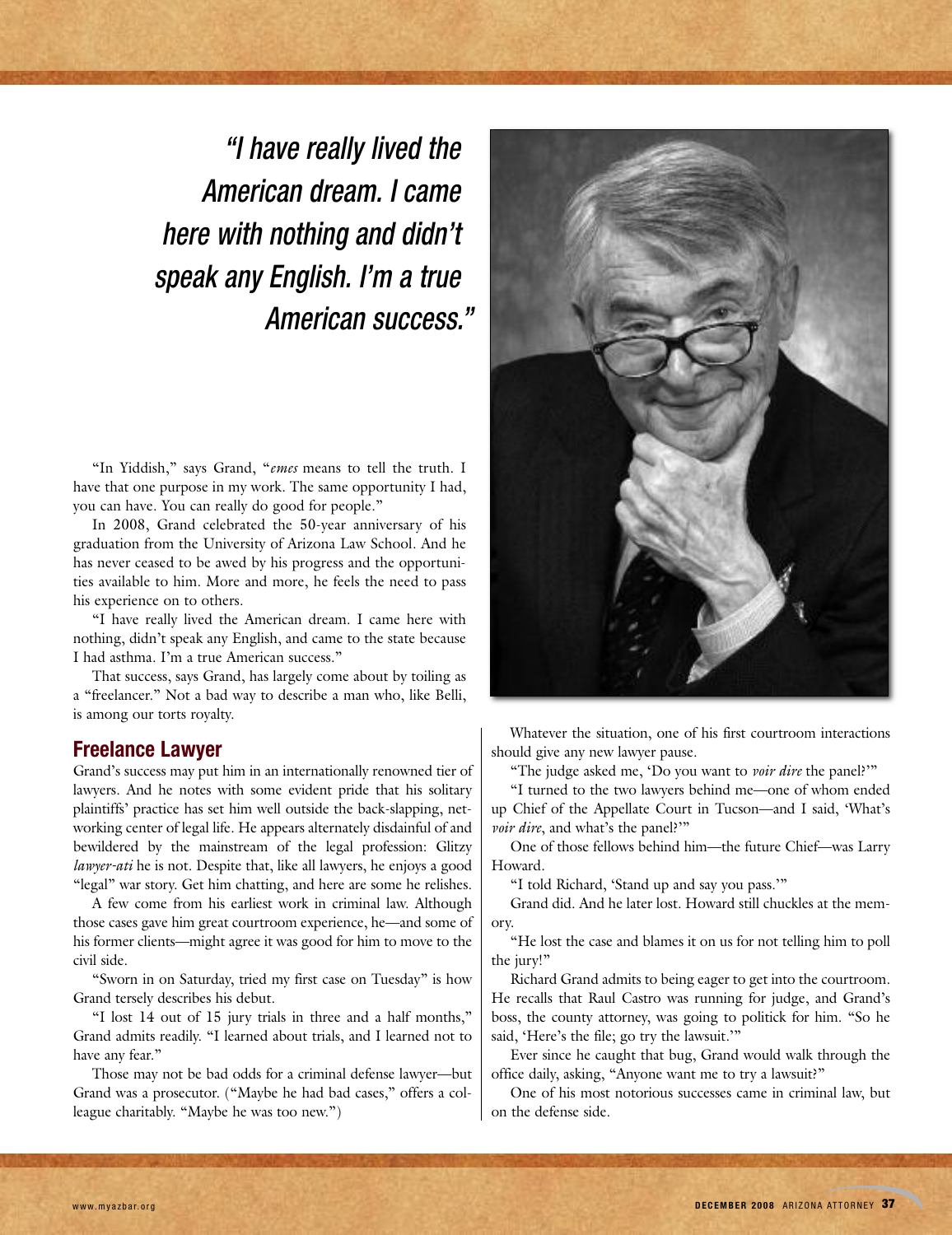#### The Words & Actions of Richard Grand

"So I told them, 'You *must* put her to death. Look at her. She's nothing but a fat murderess. Put her to death.' I went on like that for about two hours. And I ended with, 'Only God can take life.'"

"To me it was desperation."

"Today I wouldn't do it," continues Grand, "but I was 32 years old, so I was an idiot. But the jury felt the county attorney and the defense lawyer were against her, so somebody's got to be for her. They let her go scot-free."

"It worked. And if it hadn't, somebody would have handled the appeal and said she had incompetent counsel."

Jurors emerged understandably in conflict over their decision. In fact, one approached Grand afterward and said, "We let her go in spite of you."

(Grand notes wryly that his client then tried to hire a law firm to sue him for slander because he called her a murderess. That's when he decided to move on to the civil side.)

Others have noted his persuasive style. Judge Lina Rodriguez, retired from the Pima County bench, says, "He was brilliant in his closings."

Court of Appeals Chief Judge Larry Howard (retired from Division 2) agrees. Though he laughs as he says "He wasn't the greatest criminal lawyer," Howard adds, "He's a good communicator. He's an

excellent lawyer—and a very nice person."

Retired Judge Ray Haire, formerly Chief of Division 1 of the Court of Appeals, is pleased to call himself a great friend of Grand. They first met when Haire, an accomplished law student (he graduated first in his law school class) tutored Grand, who balanced school with a part-time job. Haire says that Grand is enigmatic to some people.

"If I had heard of his reputation and had never met him, I would say, 'Boy, this isn't what I expected. How does this guy win these huge lawsuits against some odds?""

Haire calls Grand a great lawyer. But he admits, "In law school, I would have picked him to be a great lawyer, but I never would have picked him to be a great plaintiffs' attorney, which he is."

"He has an intuitive sense of what's going to affect a juror."

Richard and Marcia Grand review Richard's law diploma with his father, Morris Grand, on graduation day, May 28, 1958. "It was hot," Richard Grand recalls.

It was a murder case. His client had admitted on the stand that she had shot and killed her husband. She also had prevented Grand from arguing for second-degree murder or manslaughter due to diminished responsibility or self-defense. In fact, she told Grand that Jesus had informed her that she would be acquitted.

Dismayed, Grand had a psychiatrist examine her, and he found her sane. Constrained by his client's wishes, "I didn't know what to do."

His dilemma evaporated, says Grand, when the prosecutor made his closing argument and said that the jury "can properly assess the death penalty." The budding wordsmith mulled that one over.

When he rose for his own closing, "The jury expected violins."





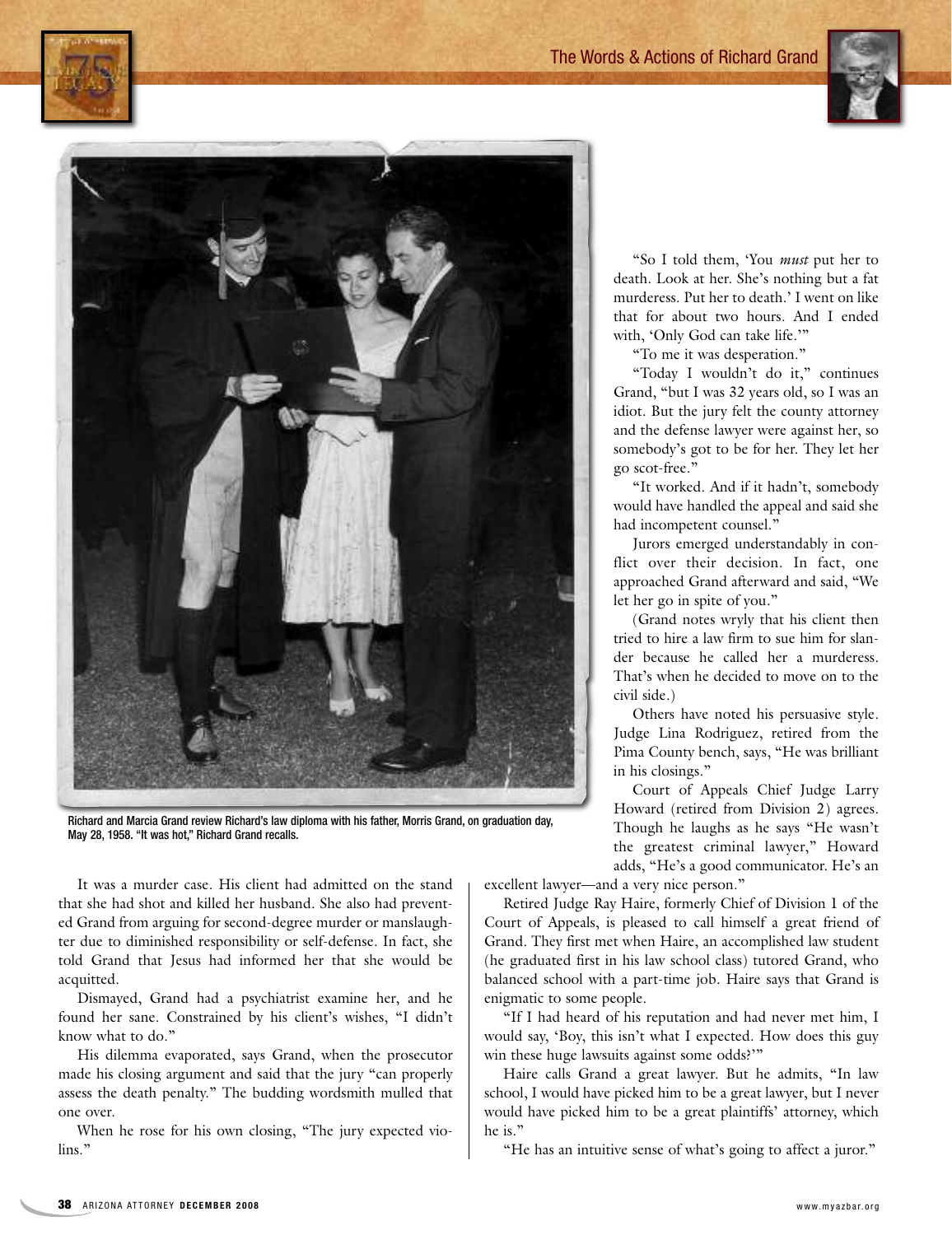

# **Lonely But Lovely**

Richard Grand may be overstating it when he says he has always worked alone. He certainly has teamed up with others for particular cases.

But his practice has always been a pretty solitary one—a "lonely but lovely" living, as he puts it. And he would not want it otherwise.

"I fell in love with it. Not to be dramatic, but I pictured myself as the freelance lawyer sitting in front of the courtroom, sitting on a hard chair in a monk's robe with a chain around my neck from which hung a sign: 'Lawyer for Hire.' People would come up, they'd say, 'How much?' I'd say, 'What's your case?' and we'd walk in and I'd do my job."

Not to be dramatic.

At noon, he stays in or near the courtroom, carrying his brown-bag lunch. He's been known to roll up his jacket as a pillow and lie under a table to catch a quick nap.

Grand is hard on those he perceives to be focused on camaraderie rather than competence.

"If you apply yourself, if you're a hard worker—which most are not, because they want to get together and bullshit and have a few drinks—the opportunities are here. And you're doing some good for people."

"I don't have a bunch of buddies. It's me, myself, with no one to pat me on the back and give me high-fives."

He's sure his work would have changed if he had been surrounded by others. For instance, some of his more, um, noteworthy, courtroom performances would not have occurred.

"Most lawyers would have had partners who told them to be mild and predictable. I had nobody to talk it over with; I was by myself."

In a refrain oft repeated, he says, "I learned on the job, the same way the jurors learned it. I just had a sense."

# **Learning on the Job**

Richard Grand chuckles when he reports that he almost failed torts in law school. It was only his better contracts grade that kept him from flunking out.

In the same situation, many new lawyers might have a hard time generating and maintaining self-confidence. But Grand could bottle and sell the stuff.

He seems genuinely mystified at experienced lawyers who pay tens of thousands of dollars for pretrial courtroom "tryouts" or for jury consultants.

"It's like the theatre," he marvels. "They have dress rehearsal."

"I pick a jury one way: If the hairs go up on the back of my neck, I try to strike that juror if I can. This instinct I had to learn. I either don't have the fear, or I have the amount of fear I need."

Grand is still smitten by his wife Marcia, and he makes a connection between trial skill and confidence of the heart.

"This is like chatting up a girl," he says. "You don't walk onto the dance floor or into the bar or restaurant with seven index

*Grand seems genuinely mystified at experienced lawyers who pay tens of thousands of dollars for pretrial courtroom "tryouts" or for jury consultants.*

cards or a PowerPoint presentation. You just say something and hope it strikes a little spark."

The courtroom is the same, he says. "You speak the truth; you cannot B.S. the jury. You can't do it with PowerPoint; you can't do it by being cute."

As a "freelancer," Grand says he immerses himself into cases.

"I've visited every accident site, I saw probably 10 or 20 autopsies, I got permission to be in an open-heart surgery and delivery of a baby. I've witnessed orthopedic procedures. I don't know how you replace those experiences."

"What does a jury do? It smells out the strengths and weaknesses of a case. And if it isn't fresh, it doesn't pass the smell test."

Finally, Grand returns to courting: "How do you know she's the right partner for you?" he lectures. "You feel it. You don't test it out to a focus group."

He and Marcia are certainly "of the moment." They eloped, he says, and "learned on the job."

# **Sayings, We've Got Sayings**

It was in civil cases representing plaintiffs that Grand began developing his roster of enigmatic phrases and sayings. In the context of a particular trial, they may be striking and evocative. They even may lead a jury to a conclusion. Out of context, though, they can be a bit odd.

Take this one, a Grand favorite: "Happy Death Day To You."

That one arose from a case in which his client was the widow of a man crushed by a crane. As Grand sought a way to convey his message to a jury in the 1970s case, he asked the jurors to wonder when the woman would remember her husband. On his birthday? On Christmas?

Certainly. But now, Grand told them, she had another day she could never forget: February 4, 1972, the day he was killed. And then, in a quavering voice, Grand began to sing: "Happy death day to you ... ."

The courtroom went silent, jurors sat bolt upright, the judge turned white.

Grand discovered that suggestive phrases held a tremendous amount of power. They have led to his life's chapter in which he shares his annual "Thoughts for Law Students."